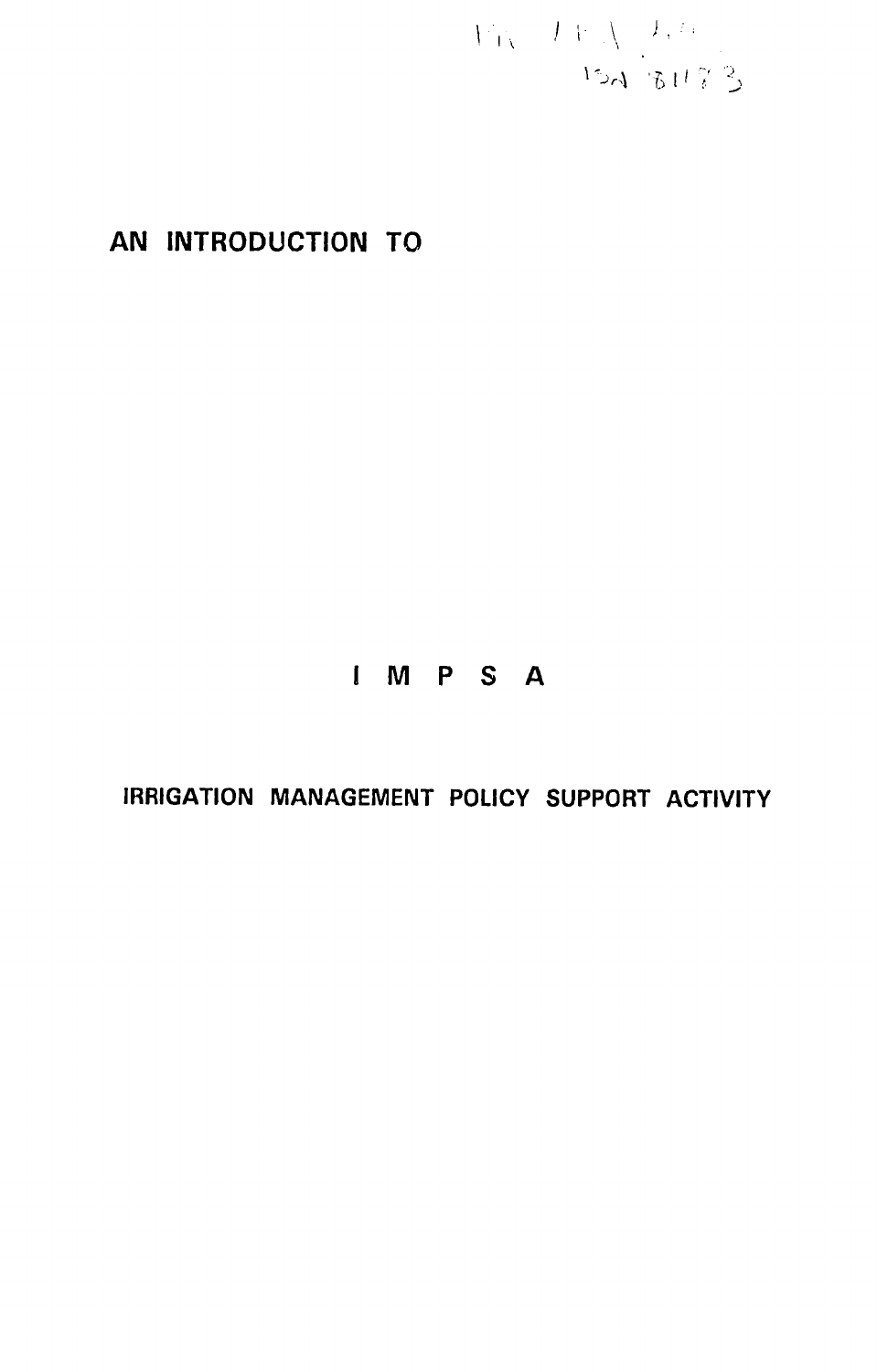$P - N - N - 443$ 

 $\sim$ 

# **I M P S A**

# IRRIGATION **MANAGEMENT** POLICY SUPPORT ACTIVITY

**IMPSA** SECRETARIAT

**107,** HAVELOCK ROAD

## COLOMBO **5.**

June **1992**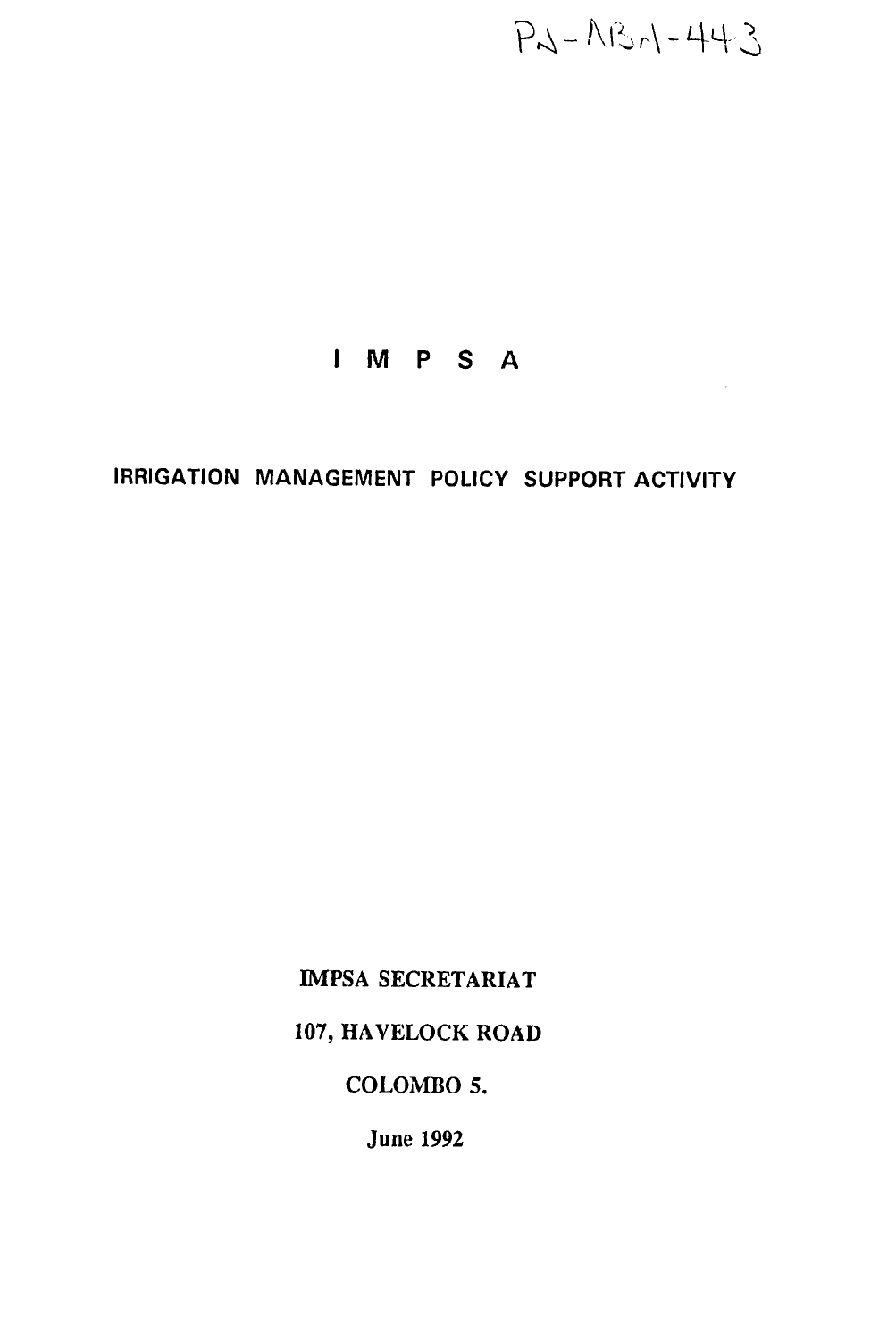## **CONTENTS**

| 1.  | What is IMPSA?                                                                        | $\mathbf{1}$   |  |  |
|-----|---------------------------------------------------------------------------------------|----------------|--|--|
| 2.  | How is IMPSA Funded?                                                                  |                |  |  |
| 3.  | What is the Process Used in Policy<br>Formulation?                                    |                |  |  |
|     | i) Staff Working Papers                                                               | 2              |  |  |
|     | ii) Consultation Panels                                                               | $\overline{2}$ |  |  |
|     | iii) Special Consultancies                                                            | 2              |  |  |
|     | iv) Workshops & Seminars                                                              | $\overline{2}$ |  |  |
|     | v) Policy Papers                                                                      | 3              |  |  |
| 4.  | What is the IMPAC?                                                                    | 3              |  |  |
| 5.  | What is the IMPAC Working Group?                                                      | 3              |  |  |
| 6.  | What is the IMPSA Secretariat?                                                        | 4              |  |  |
| 7.  | What is the Process for Approving the<br><b>IMPSA Policies</b>                        | 4              |  |  |
| 8.  | Do IMPAC Members Have Sufficient<br>Discussion Before Aprroving the<br>Policy Papers? | 5              |  |  |
| 9.  | What is the Role of IIMI?                                                             | 5              |  |  |
| 10. | What is the Role of USAID?                                                            | 5              |  |  |
| 11. | What is the Present Status of the<br><b>IMPSA Policy Papers?</b>                      | 6              |  |  |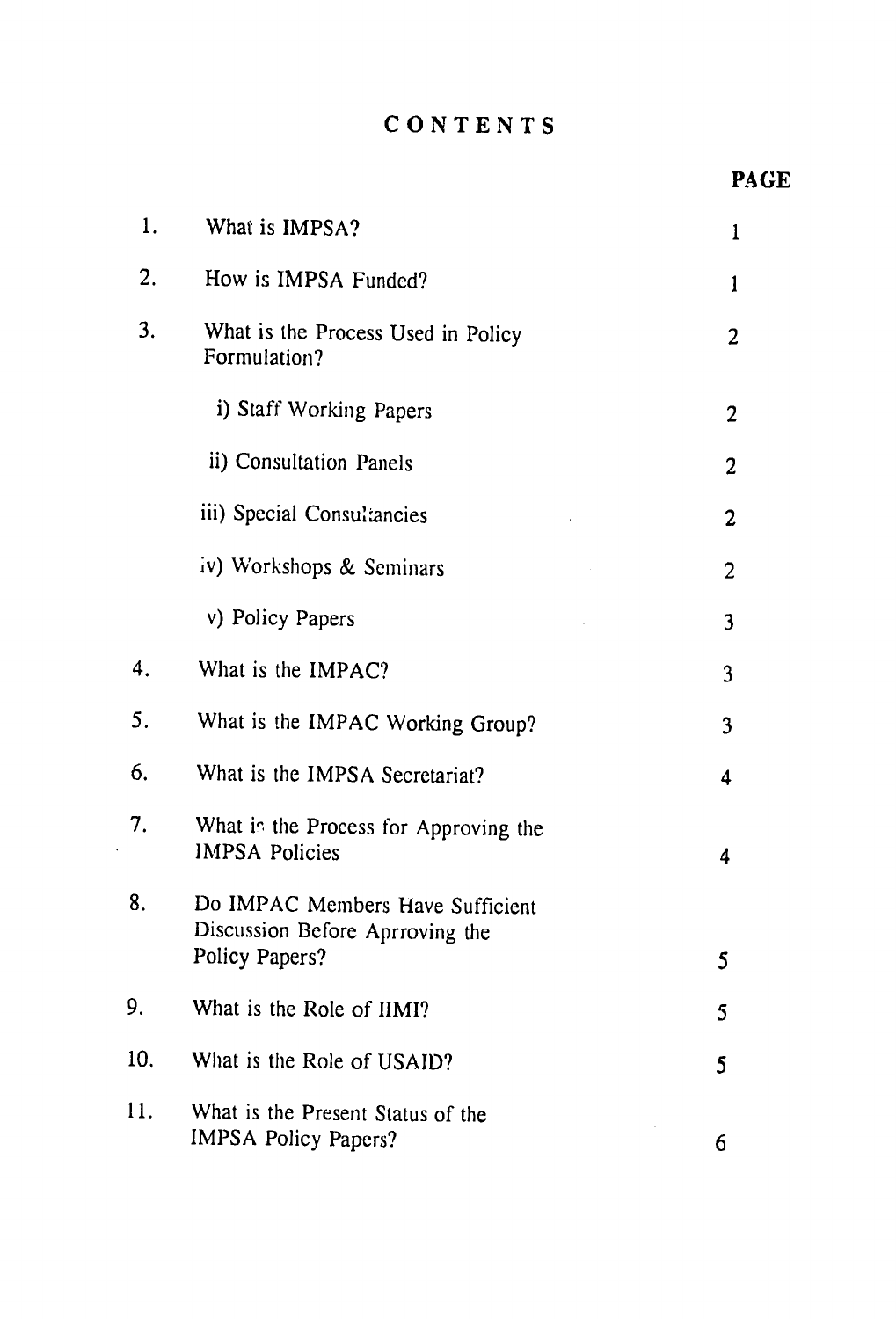| 12. | What About Government's Approval for<br><b>IMPSA's Recommendations?</b>                     |  |
|-----|---------------------------------------------------------------------------------------------|--|
| 13. | What are the Main Recommendations in<br>the Draft Cabinet Paper Now Under<br>Consideration? |  |
| 14. | What Happens When the IMPSA Project<br>Ends in June 1992?                                   |  |

## **ANNEXURES**

| ANNEXURE 1 : |  | Members of the Irrigation Management<br>Policy Advisory Committee (IMPAC) |
|--------------|--|---------------------------------------------------------------------------|
|              |  |                                                                           |

- **ANNEXURE** 2: Members of the IMPAC Working Group
- **ANNEXURE 3:**  List of IMPSA Policy Papers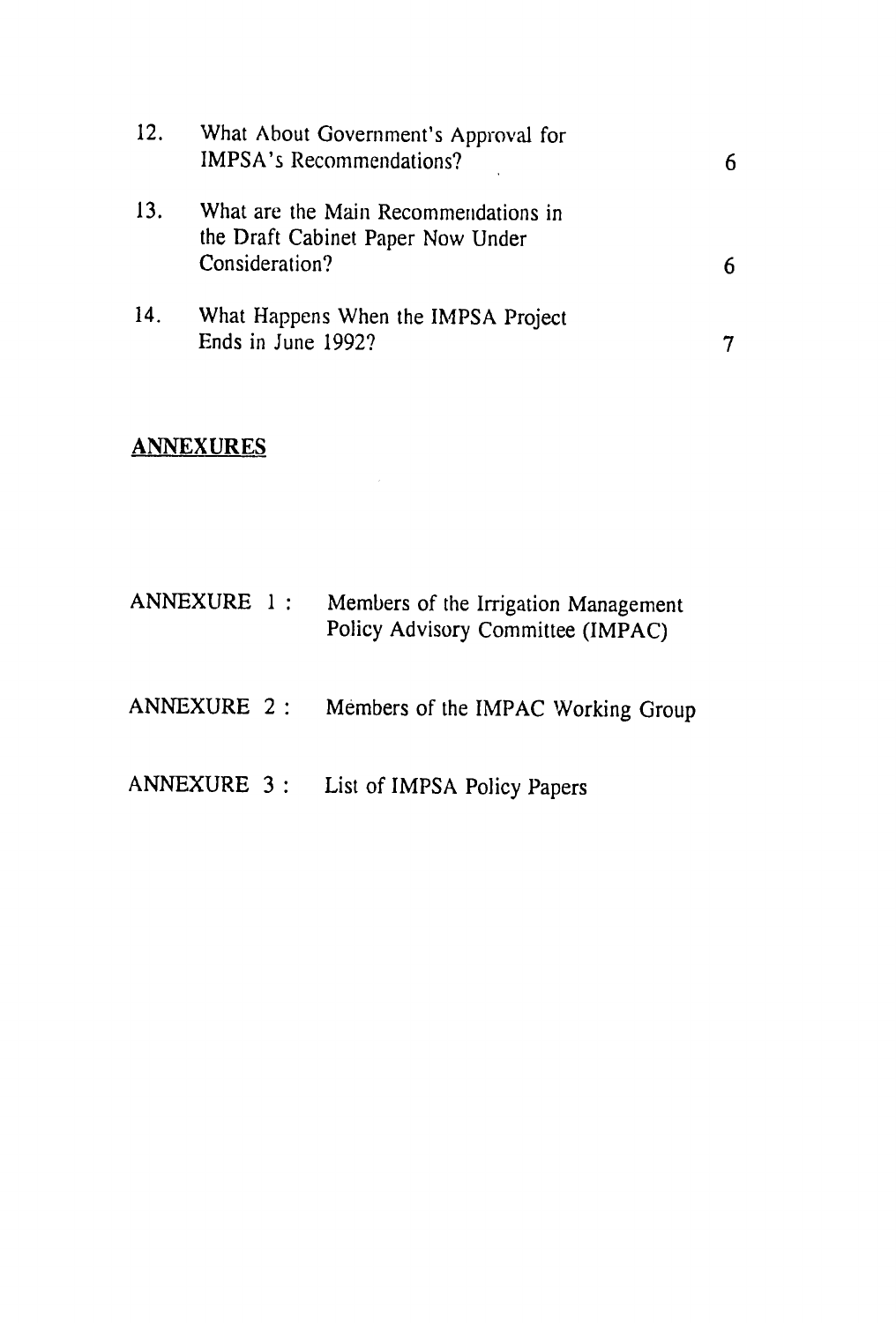## **TIlE IRRIGATION MANAGEMENT** POLICY **SUPPORT ACTIVITY**

*I* 

#### (IMPSA)

#### **1.** WHAT **IS** IMPSA?

IMPSA is a two year policy formulation project which started in June **1990** and ends in June **1992.** It is a project initiated by the Ministry of Lands, Irrigation & Mahaweli Development in association with the Ministry of Agricultural Development **&** Research. It is an activity to formulate appropriate policies and strategies for the consideration of government, to enhance the development of irrigated agriculture and, more specifically, of irrigation management in Sri Lanka.

#### 2. IHOW **IS IMPSA FUNDED?**

IMPSA is funded by USAID according to an agreement with the Ministry of Lands, Irrigation & Mahaweli Development. The funding includes provision for:

- i) the overall management of the project by the Irrigation Support Programme for Asia and the Near East (ISPAN), based in the U.S.
- ii) the participation of the International Irrigation Management Institute (IIMI)
- iii) the establishment and maintenance of the IMPSA Secretariat in Colombo, including payment to the Director and staff of the Secretariat
- iv) the engagement of expatriate and local consultants on short-term assignments during the project period
- v) the conducting of a series of seminars and workshops during the project period, both in Colombo and in the outstations
- vi) documenting IMPSA activities and publishing IMPSA's Policy Papers, Staff Working Papers, Workshop Reports etc.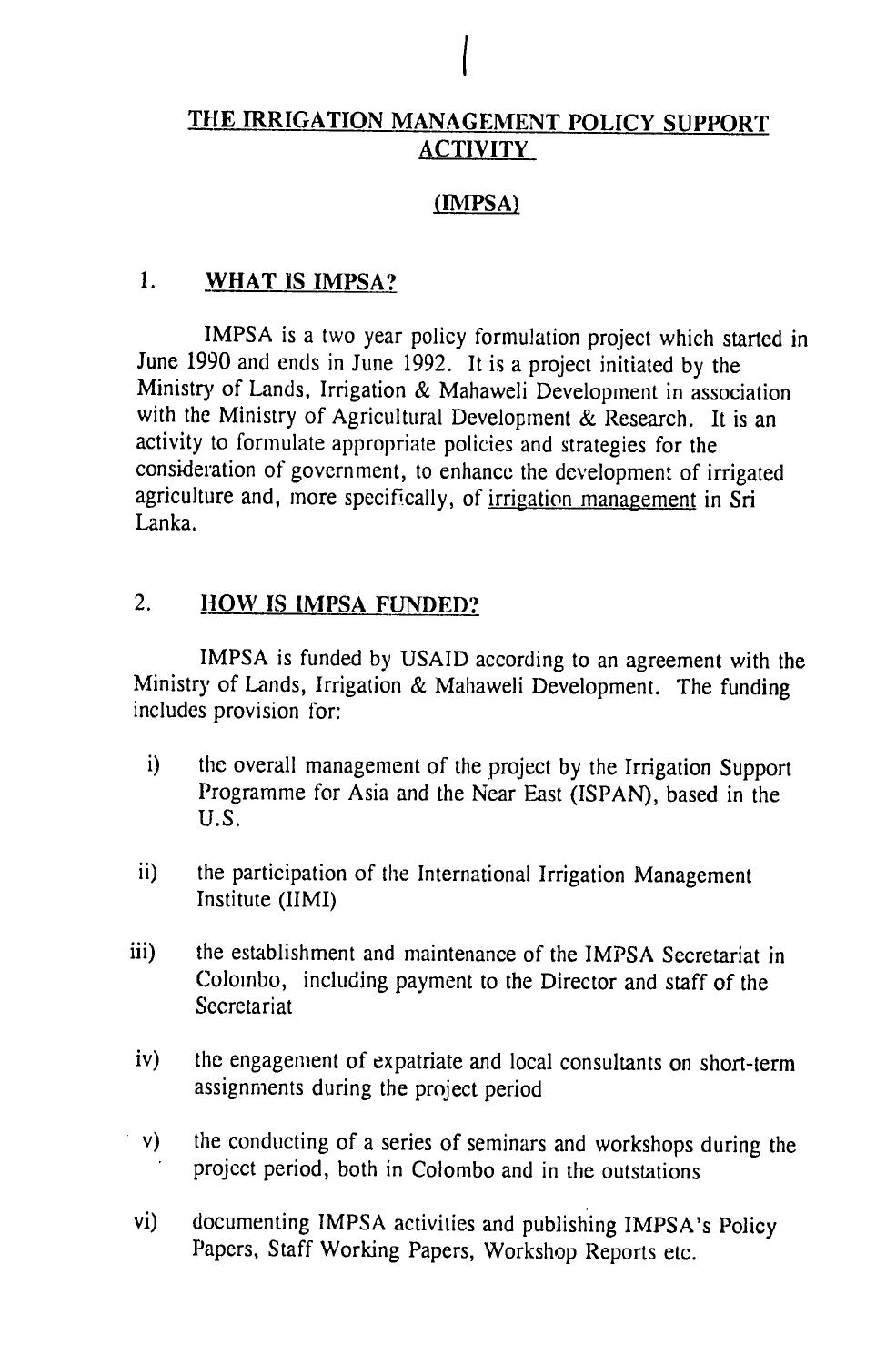#### **3. WH4AT IS THE PROCESS USED IN POLICY**

#### **FORMULATION?**

The basis for policy formulation under this project is the three Cs consultation, compromise and consensus. The process of policy formulation comprises the following components:

#### i) Staff Working Papers

Preparation of Staff Working Papers **by** either local or expatriate consultants on various issues related to each IMPSA Policy Paper. These are used **by** the Secretariat as inputs for the preparation of the draft Policy Papers. 54 Staff Working Papers have been prepared in respect of the ten Policy Papers of **IMPSA.** 

#### ii) Consultation Panels

These are panels of local experts, mainly drawn from government agencies, who have a series of meetings at the Secretariat to provide inputs to the development of each Staff Working Paper. There were **26** consultation panels set up in respect of various staff working papers which required such inputs.

#### iii) Special Consultancies

Some short-term expatriate experts were engaged by the Secretariat to advise on particular issues related to the development of the draft Policy Papers.

#### iv) Workshops **&** Seminars

There were 26 Workshops/Seminars for various levels of government officials and for farmer representatives. The issues to be tackled in the policy papers were discussed in depth at these workshops and the views of participants were sought. The Secretariat ensures that the general consensus arrived at these workshops are embodied in the draft policy papers. All workshop proceedings are recorded and documented.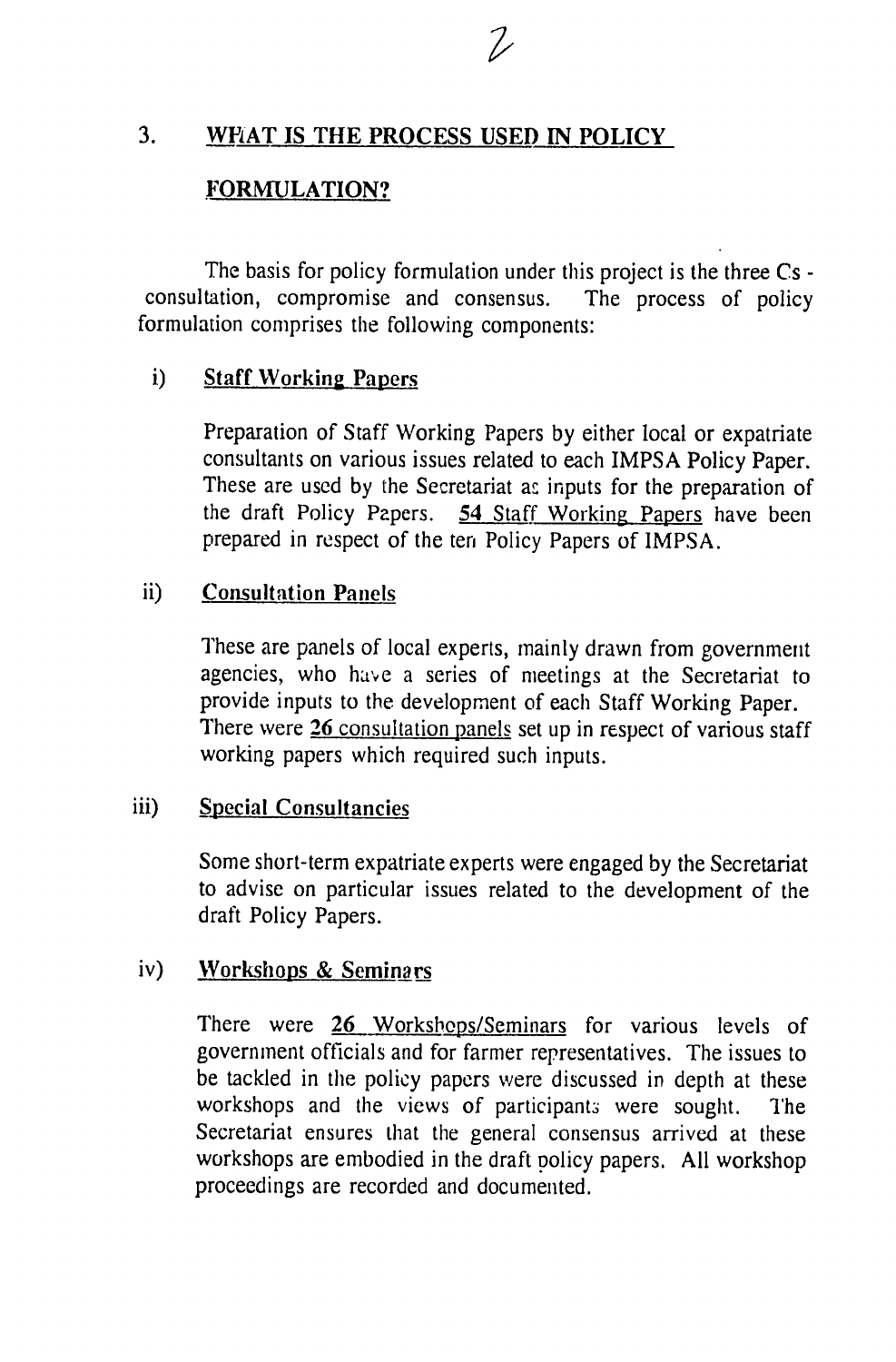## v) Policy Papers

These are the final outputs of the IMPSA Project. These Policy Papers are developed by the IMPSA Secretariat taking into consideration the inputs from the sources indicated at  $(i)$  to  $(iv)$ above.

10 Policy Papers have already been approved by IMPAC (see para below).

#### 4. WHAT IS **THE** IMPAC?

IMPAC is the body that finally approves the **IMPSA** Policy Papers before they are presented to the government. It is a top-level committee instituted specifically for the IMPSA project. It is chaired by the Secretary, Ministry of Lands, Irrigation & Mahaweli Development and consists of 18 members including the Secretary, Ministry of Agriculture Development & Research, all the State Secretaries and Heads of Departments & Agencies under the Ministries of Lands, Irrigation & Mahaweli Development (M/L.I.&M.D.) and Agriculture Development & Research (M/A.D.&R.). It also includes a representative from the Ministry of Policy Planning and a representative from the International Irrigation Management Institute (IIMI). The list of members of IMPAC is given in Annex 1.

There have been seven meetings of IMPAC held so far.

## **5. WHAT IS THE IMPAC WORKING GROUP?**

This is a sub-committee of IMPAC to participate in the policy formulation process at the lower levels. It is chaired by the State Secretary/Irrigation and is composed of 19 members, some of whom are members of IMPAC itself while the others are nominees of those IMPAC members who are unable to participate in detailed policy formulation activities. The list of members of the IMPAC Working Group is given in Annex 2.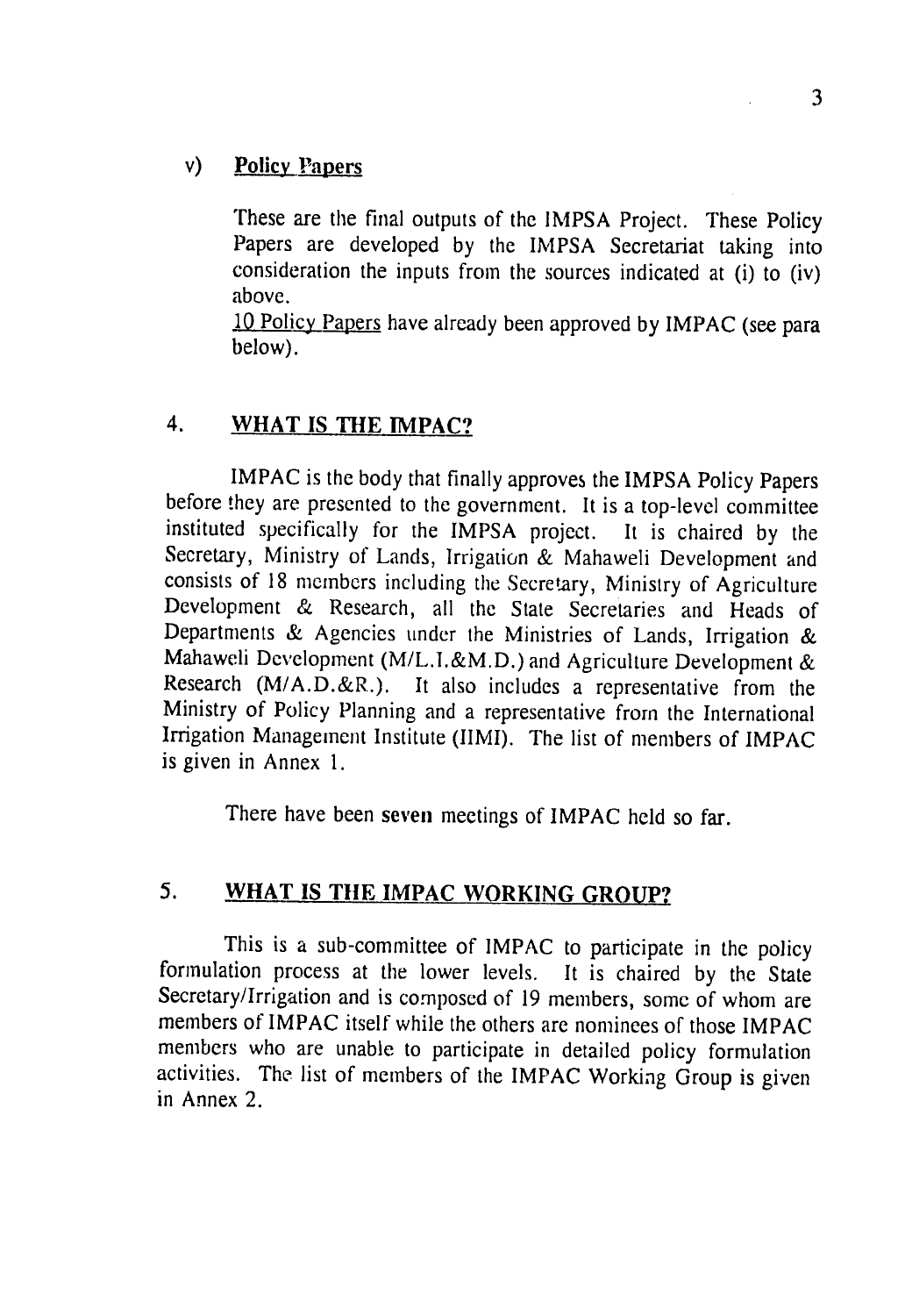Any Policy papers to be discussed and approved **by** IMPAC have first to be approved by the IMPAC Working Group.

There have been fifteen meetings of the Working Group so far.

#### **6.** WHAT **IS** THE IMPSA SECRETARIAT?

The Secretariat is composed of four local consultants including the Director, and a small supporting office staff. It coordinates all **the activities of the project.** 

Its role is to implement the project activities on behalf of ISPAN, working closely with the M/L.I.&M.D. It initiates action regarding the development of Policy Working Papers & Staff Working Papers, workshops and seminars, and the employment of local and expatriate short-term consultants. It prepares the first drafts of each Policy Paper and thereafter arranges the necessary discussions with the IMPAC Working Group and in IMPAC. It arranges the editing and publishing of IMPSA documents.

## **7.** WHAT **IS** THE **PROCESS** FOR APPROVING THE

#### **IMPSA POLICIES?**

**The** policies developed under **IMPSA** are presented in the form of Policy Papers. There were ten Policy Papers scheduled to be developed during the project period, under various topics as stipulated in the project design. Annex 3 gives the list of titles of the 10 Policy Papers produced by IMPSA.

Once the Policy Papers are approved by IMPAC, the Secretaries of the M/L.I.&M.D. and M/A.D.&R. are expected to seek the approval of the relevant Minister and proceed with implementation. In case the policy recommendations are likely to affect other ministries or overall government policy, it is expected that Cabinet approval will be sought by one or both ministers, before proceeding to implementation.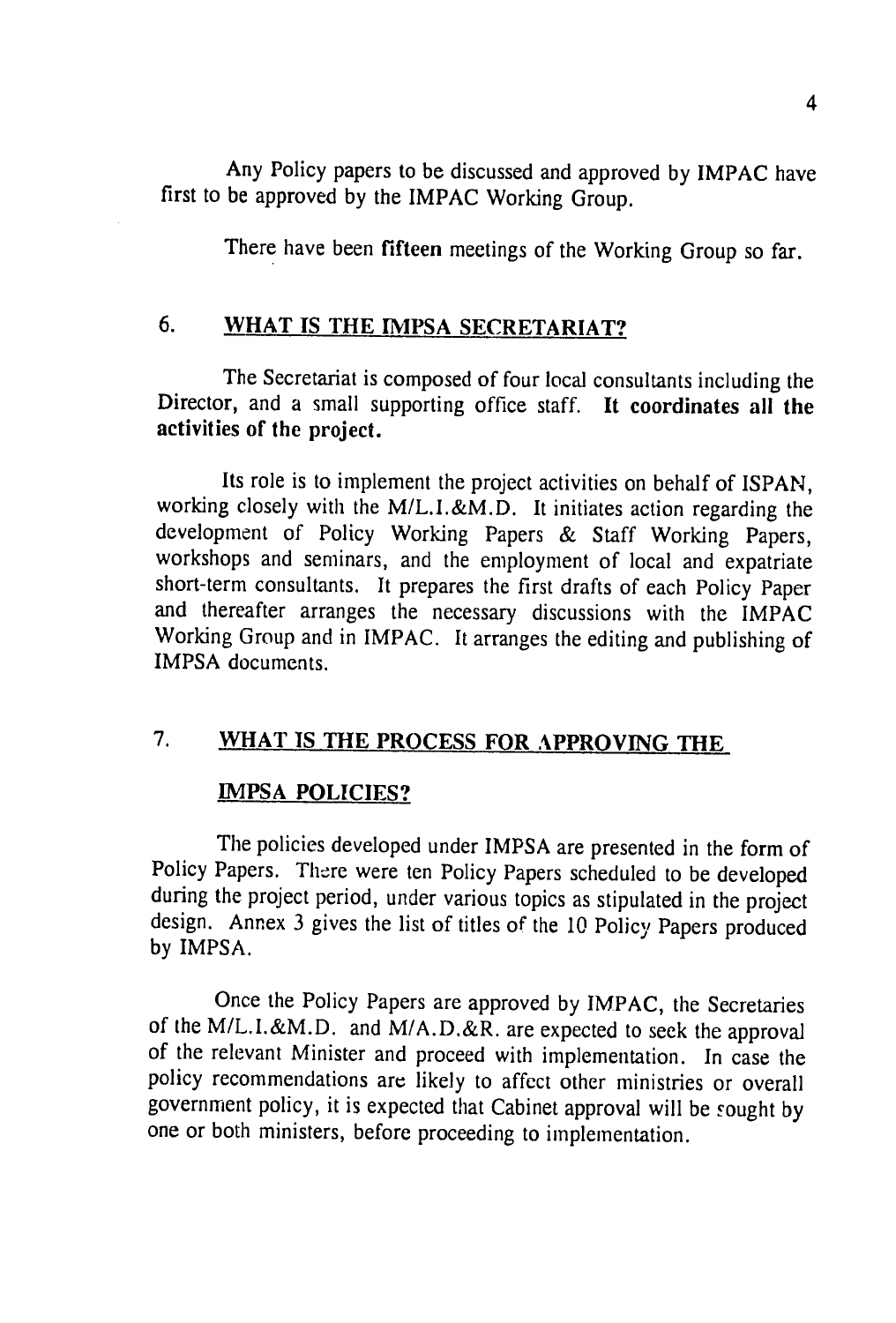#### 8. **DO IMPAC MEMBERS HAVE SUFFICIENT DISCUSSION**

#### BEFORE APPROVING THE POLICY PAPERS?

Yes. The drafts of any Policy papers once approved by the IMPAC Working Group are then discussed at special "IMPAC Policy Workshops" where all the members of IMPAC and the IMPAC Working Group participate. These are three-day residential workshops held outside Colombo, where IMPAC members discuss and suggest amendments to the papers as necessary. So far there have been five such IMPAC Workshops.

Following each Policy Workshop, the Policy Papers are amended to fall in line with the general consensus arrived at during the workshop discussions. The amended papers are then approved by the Working Group, and finally by the IMPAC itself after discussion at another formal meeting.

## 9. WHAT IS THE ROLE OF **IIMI?**

The international staff of the Sri Lanka Field Operations Division (SLFO) of IIMI supports the IMPSA Secretariat by participating in all of IMPSA's activities. More particularly it has undertaken the preparation of some of the Staff Working Papers and participated fully with the Secretariat in the preparation of the draft Policy Papers for the consideration of the IMPAC Working Group. The IMPSA Secretariat is housed in the same premises as the IIMI/SLFO at 107, Havelock Road, Colombo 7.

#### 10. **WHAT IS THE ROLE OF USAID?**

USAID, besides funding the project, does not play any role in the project's activities. It maintains a link with the project formulation process though being represented in the IMPAC Working Group. It has no representative in IMPAC itself. One or two representations from USAID generally attend the IMPAC Policy Workshops, on invitation.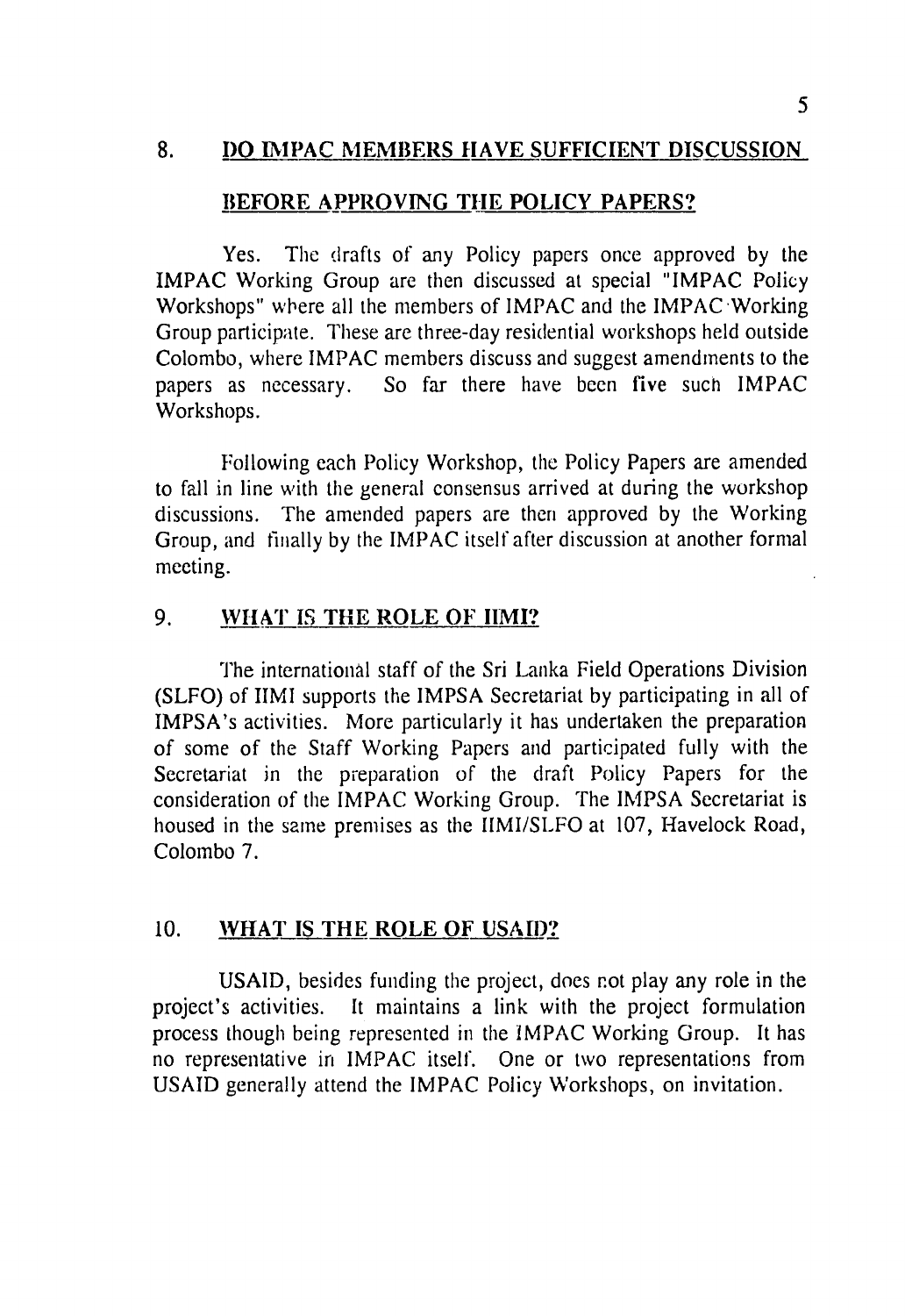#### **11. WHAT IS THE PRESENT STATUS OF THE IMPSA**

#### **POLICY PAPERS?**

**All ten** papers that were to be prepared under the project have been completed and approved **by** IMPAC.

#### 12. **WHAT ABOUT GOVERNMENT'S APPROVAL FOR**

#### **1MPSA'S RECOMMENDATIONS?**

The process of obtaining government's formal approval is expected to be **by** means of one or more Cabinet Papers to **be** presented **by** the Minister of L.I.&M.D. and/or the Minister of **A.D.&** R.

#### **13. WHAT ARE THE** MAIN **RECOMMENDATIONS OF IMPSA IN RESPECT OF IRRIGATION MANAGEMENT ?**

The main recommendations can be summarized as follows:

- i) the promotion of farmers' organizations with a view to turnover of irrigation systems or sub-systems (in the case of large schemes), **for** management **by** them.
- ii) exempting farmers from paying irrigation service fees to government where farmers' organizations have taken over irrigation systems/sub-systems for 0 & M by themselves.
- iii) the restructuring of the irrigation agencies.
- vi) the institution of proper coordinating mechanisms for irrigation management activities.
- v) the institution of legal measures to facilitate the implementation of the participatory management process.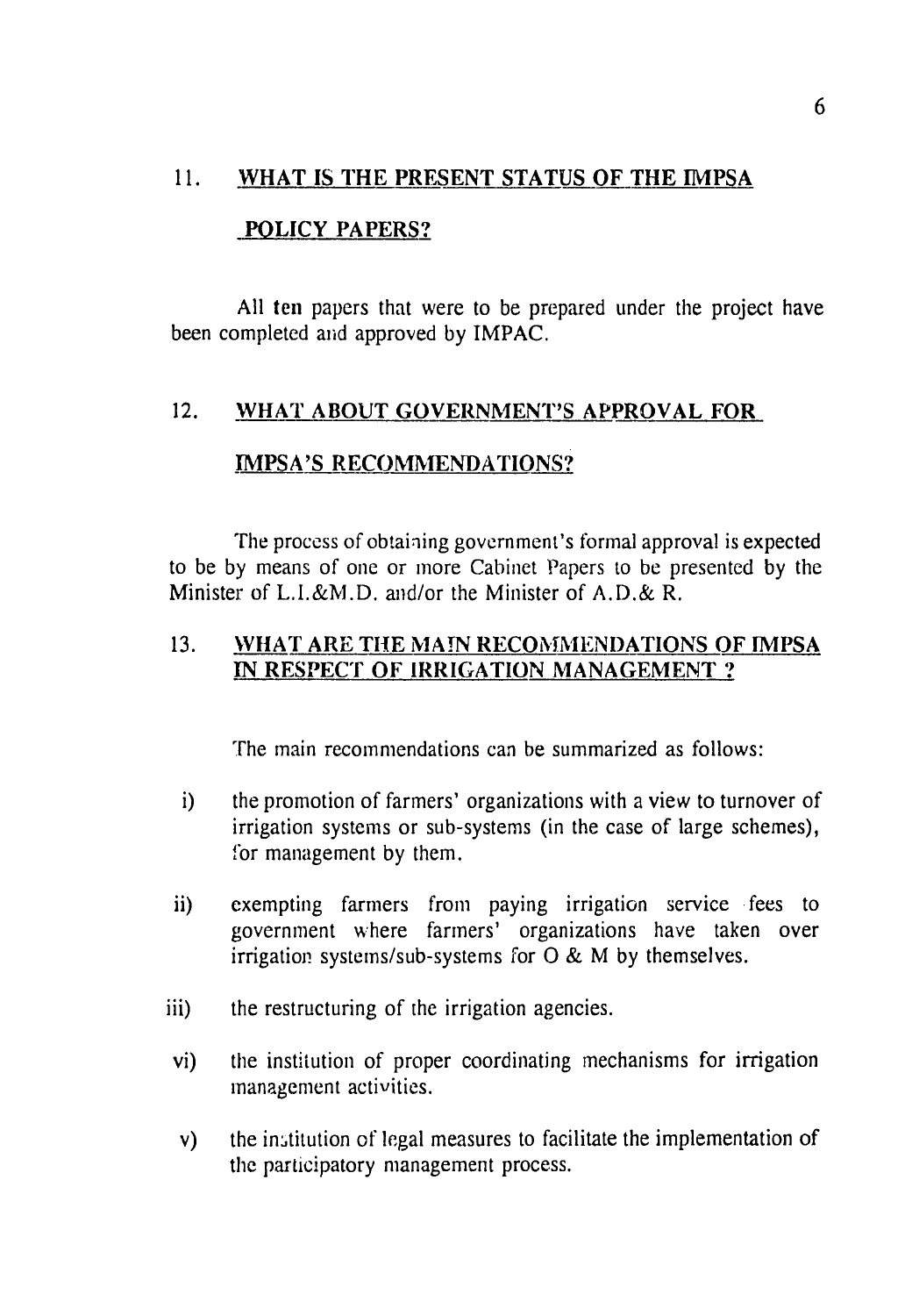- vi) strategies for Research and Development.
- vii) the establishment of a National Water Resources Policy Planning body.

#### **14. WHAT HAPPENS WHEN THE IMPSA PROJECT ENDS**

#### **IN JUNE 1992?**

When the project ends, it is expected that the government will implement the IMPSA recommendations through the relevant ministries, departments and agencies. In case the government lacks resources for implementation of some of the recommendations, it can easily seek donor assistance. The World Bank, ADB, USAID and many other donor agencies have already shown a keen interest in IMPSA's policy formulation process. There is no doubt that they will readily collaborate with the government in the implementation phase following IMPSA.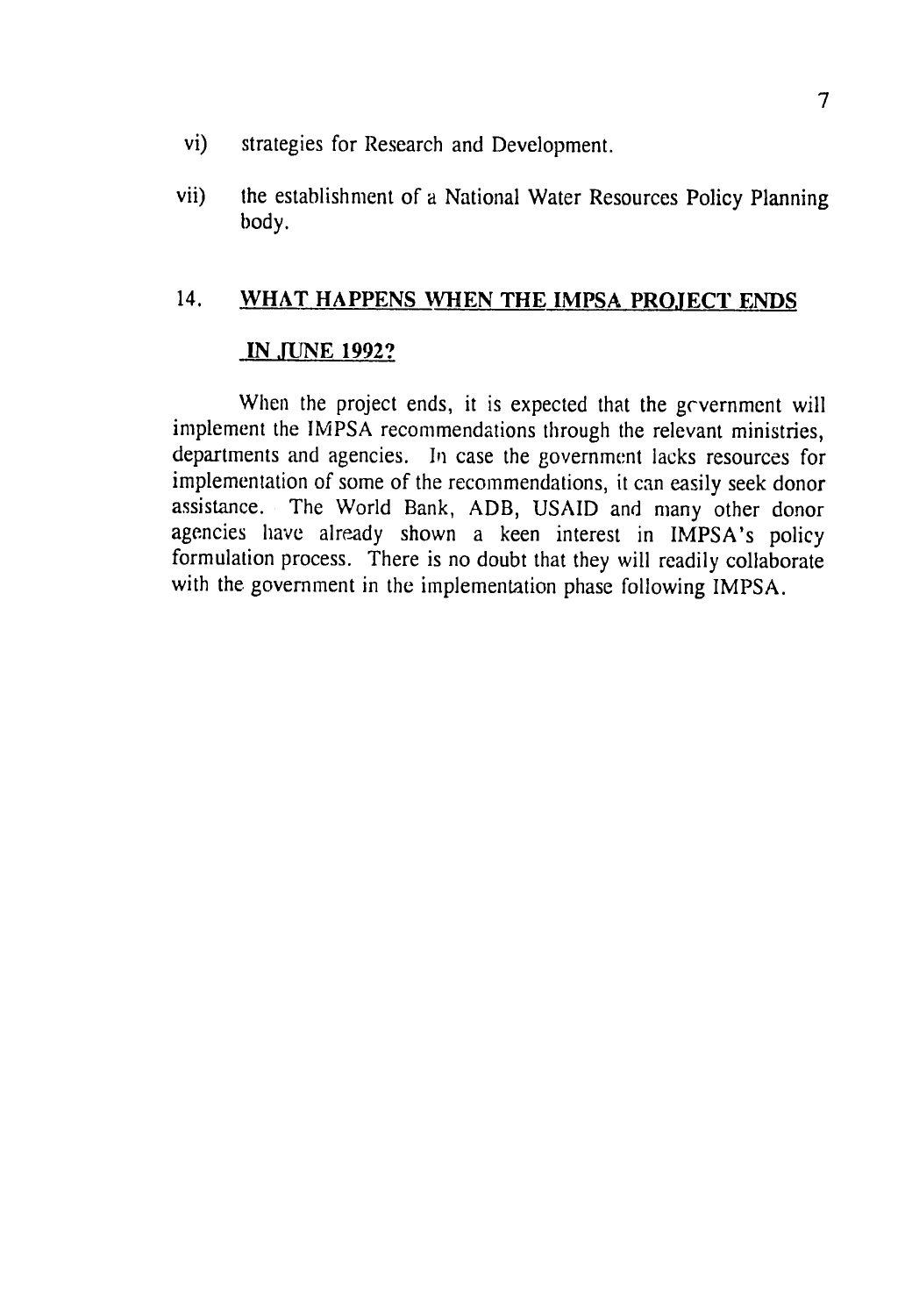$\frac{1}{\sqrt{2}}$ 

## MEMB2RS OF THE IRRIGATION **MANAGEMENT** POLICY

#### ADIVSORY COMMITTEE (IMPAC)

- 1. **Mr D G Premachandra** (Chairman of IMPAC) Secretary/ Ministry of Lands, Irrigation & Mahaweli Development
- 2. Mr L **U** Weerakoon (Secretary of IMPAC) State Secretary/Irrigation
- 3. Mr Dixon Nilaweera Secretary/Ministry of Agricultural Devleopment & Research
- 4. Mr Daya Liyanage Secretary/Ministry of Lands & Land Alienation
- 5. Mr W Tennekoon Secretary/Ministry of Mahaweli Development
- **6.**  Mr **G** Muddannayake Secretary/Ministry of Agricultural Production & Marketing
- **7.**  Mr K. Yoganathan Director of Irrigation

#### **8.**  Mr **D** M Ariyaratne

Director/Irrigation Management Division, Ministry of Lands, Irrigation & Mahaweli Devlopment

- **9.**  Mr K **I1S Gunatillake**  Director-General, Mahaweli Authority of Sri Lanka
- **10.**  Mr **S** Wickrernaarachchi Land Commissioner
- **11.**  Mrs **G** K **C** Wijeratne Commissioner of Agrarian Services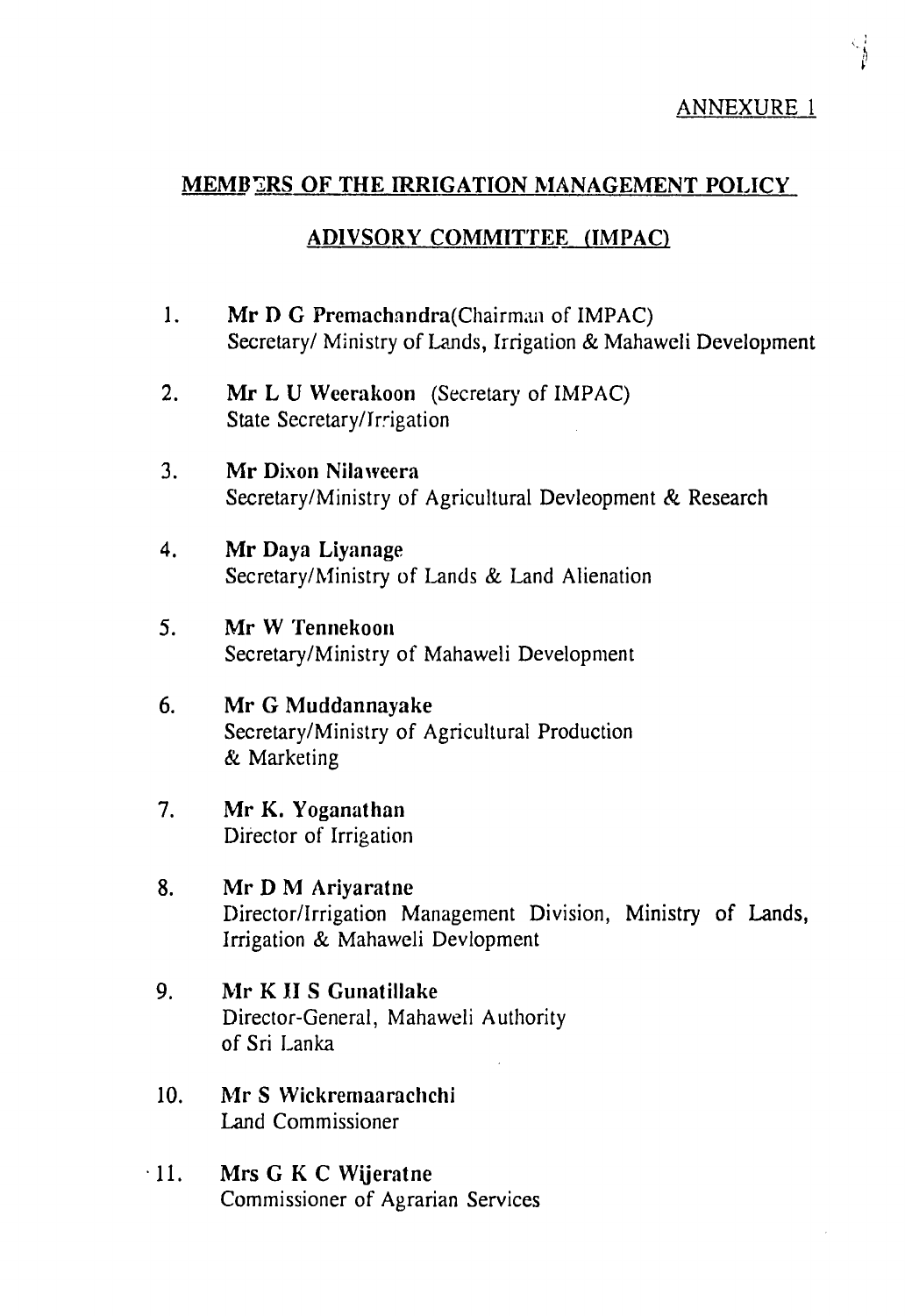- 12. Dr S P R Weerasinghe Director of Agriculture
- 13. Dr Lloyd Fernando Director of National Planning
- 14. Ms K P M Speldewinde Director/Planning, Ministry of Lands, Irrigation & Mahaweli Devlopment
- *15.*  Mr Ananda Gunasekera Director/Water Resources Development, Ministry of Lands, Irrigation & Mahaweli Devlopment
- **16.**  Mr **D G** P Seneviratne Director/Agraian Research & Training Institute
- **17.**  Dr **C** M Wijayaratne Head, IIMI/SLFO
- **18.**  Mr **N G** R **de** Silva Director, IMPSA/Secretariat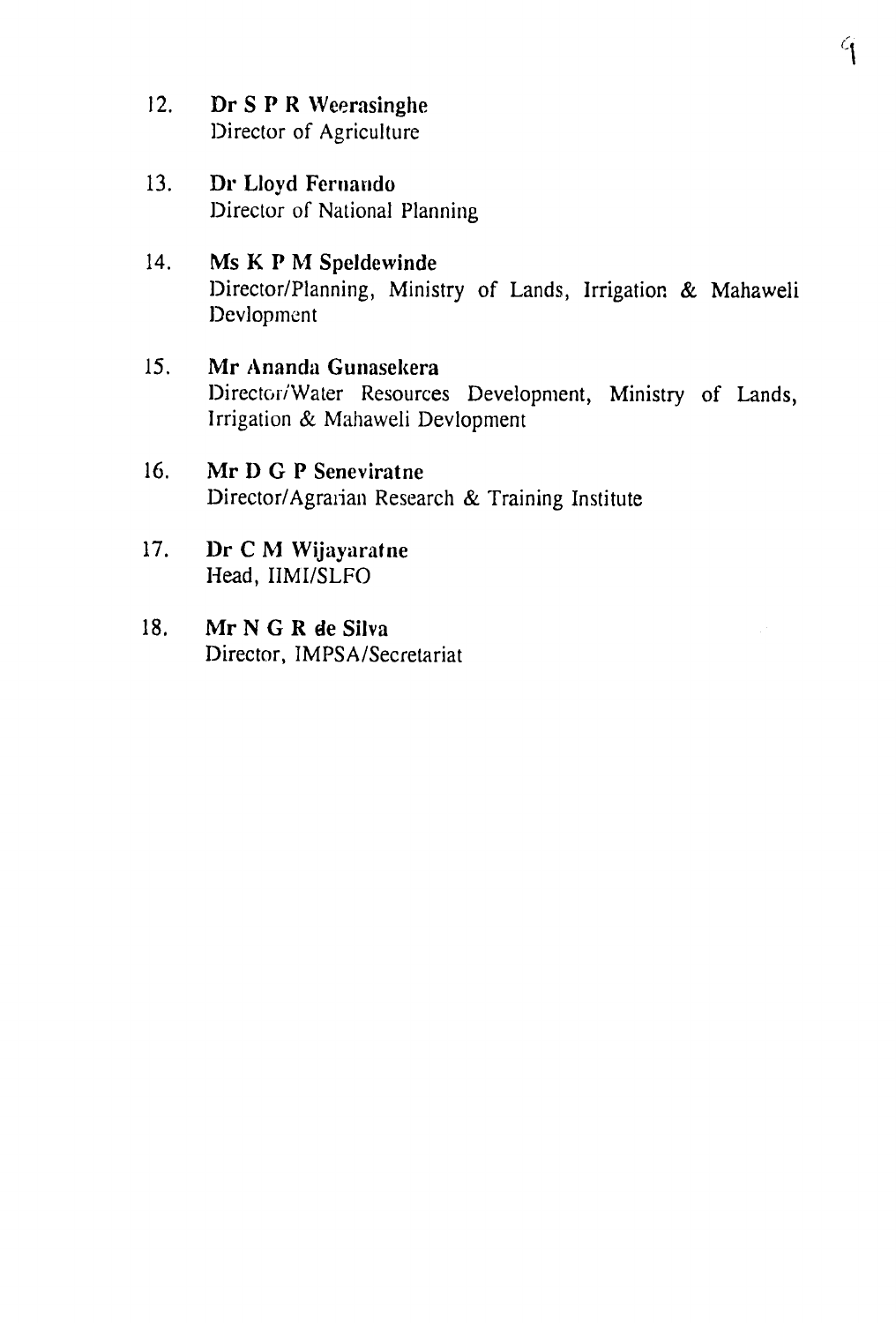$\sqrt{2}$ 

## MEMBERS OF **TIlE IMPAC WORKING GROUP**

- **1.**  Mr L **U** Weerakoon, (Chairman of IMPAC Working Group) State Secretary/Irrigation
- 2. Mr **N G** R **de** Silva, (Secretary of IMPAC Working Group) Director/IMPSA Secretariat
- **3.**  Mrs **G** K **C** Wijeratne, Commissioner, Agrarian Services
- 4. **Dr** Ranjith **Wanigaratne,**  I)irector/PMU, Mahaweli Authority of Sri Lanka
- 5. Mr D M Arivaratne, Director/Irrigation Management Division, Ministry of Lands, Irrigation & Mahaweli Devlopment
- 6. Mr Ananda Gunasekera, Director/Water Resources Development, Ministry of Lands, Irrigation & Mahaweli Devlopment
- 7. Mr D W R M Weerakoon, Senior Deputy Director **(0** & M), Irrigation Department
- 8. Mr U G Jayasinghe, Government Agent, Polonnaruwa
- **9.**  *Dr* **S** Sornasiri, Head, Land **&** Water Management, Department of Agriculture
- 10. Mr K Yoganathan, Director/Irrigation
- **11.**  Mr **S** Wickremaarachchi, Land Commissioner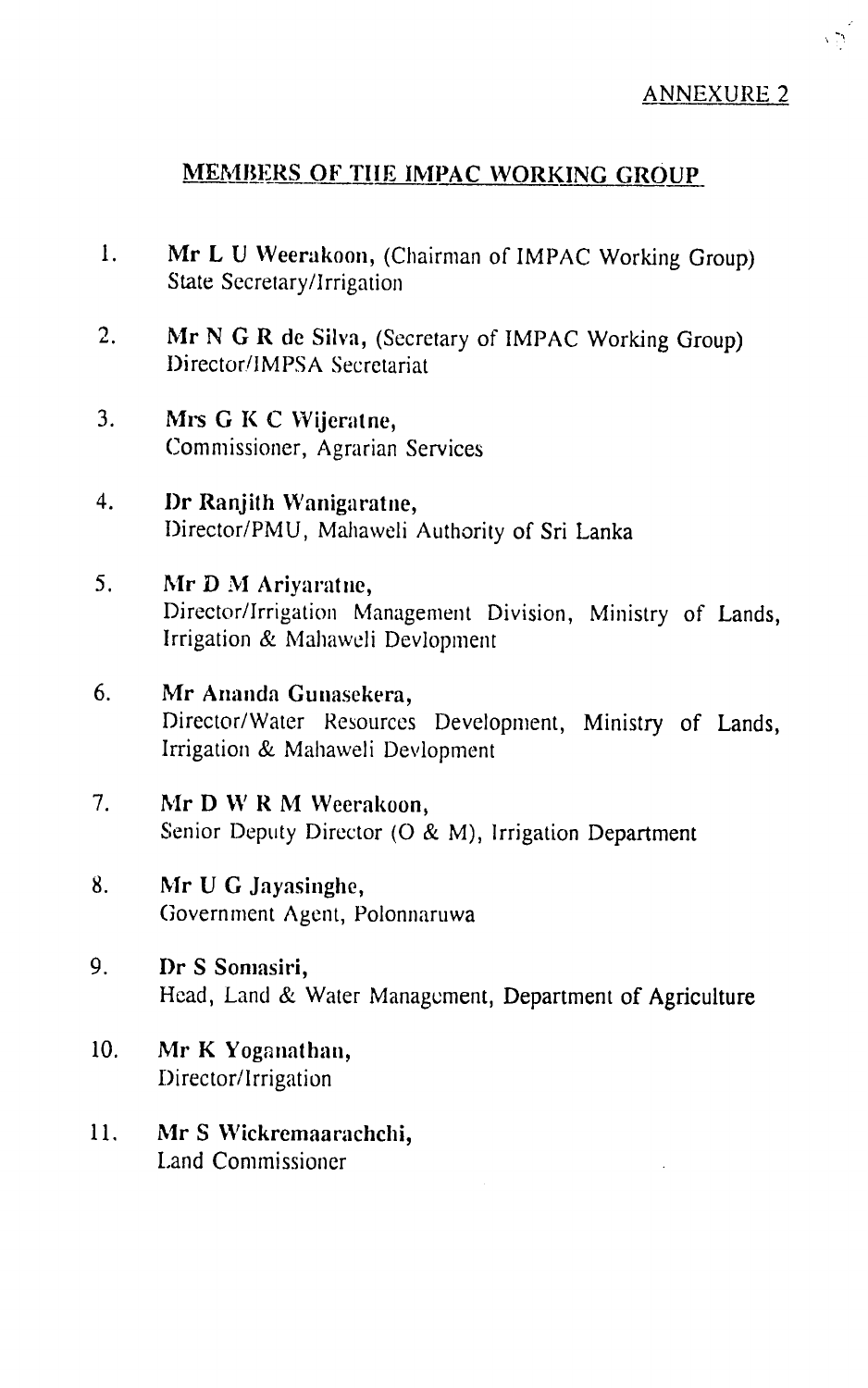12. Dr D Wijayawardane, Director/Agriculture Development, Ministry of Agriculture Development & Research

## 13. Mr R de S. Ariyabandu, Head/Statistics & Data Processing, Agrarian Research & Training Institute

## 14. Mr S Somasunderam, Deputy Director, Department of National Planning

- *15.*  Mr Glenn Anders, Chief, Office of Agricl. & Natural Resources, USAID
- 16. **Mr** Joe Alwis, Secretary/Ministry of Coconut Industries
- 17. Mr. Ananda Herath, Managing Director, Mahaweli Economic Agency
- 18. Dr C M Wijayaratne, Head, IIMI/SLFO
- **19. Dr** Douglas Merrey, IIMI

 $\frac{1}{2} \frac{d^2}{8}$